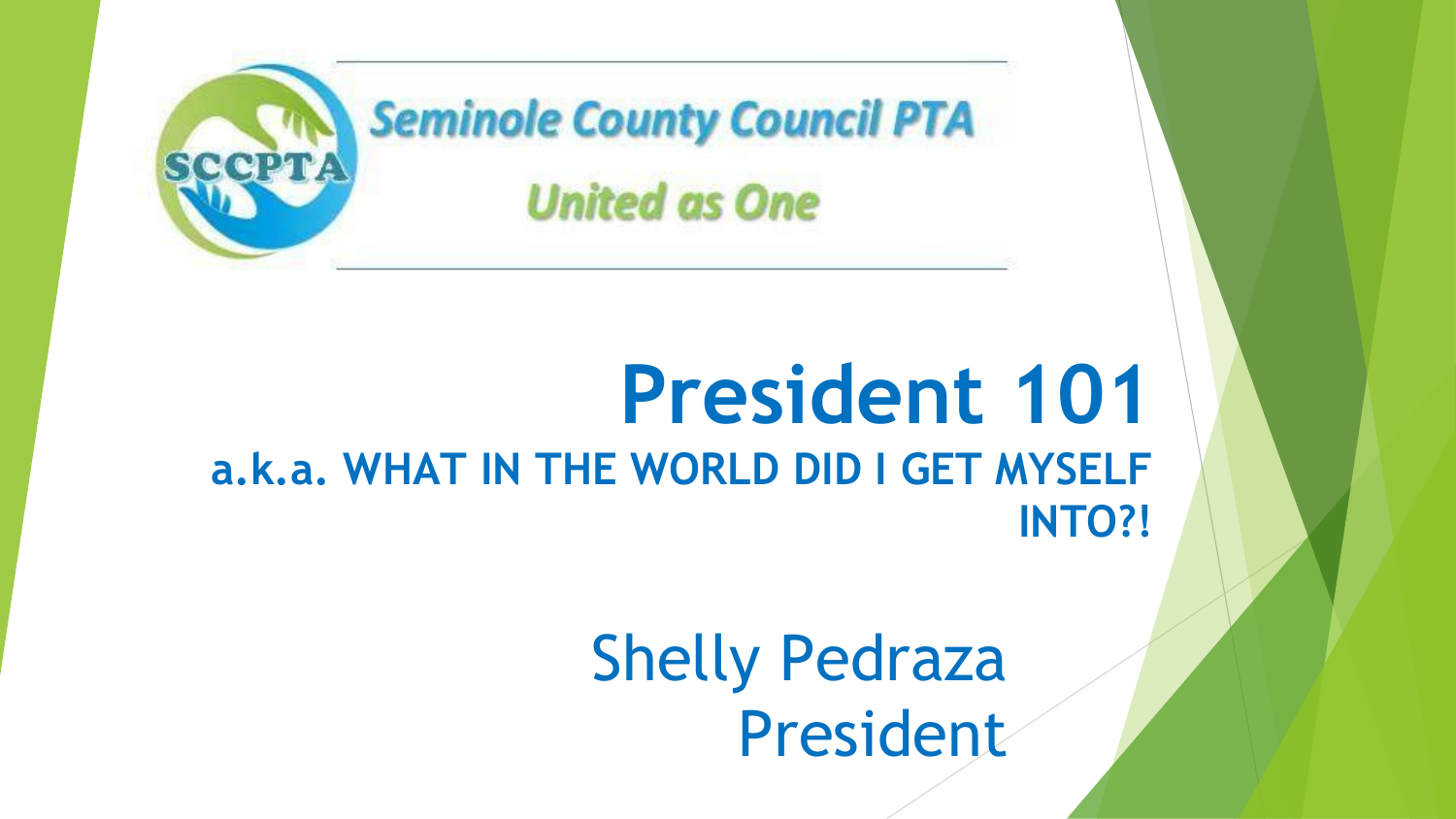

#### **Every Child. One Voice.**

**PTA's mission is to make every child's potential a reality by engaging and empowering families and communities to advocate for all children.**



**• TO BE A POWERFUL VOICE FOR ALL CHILDREN • TO BE A RELEVANT RESOURCE FOR FAMILIES AND COMMUNITIES • TO BE A STRONG ADVOCATE FOR THE EDUCATION AND WELL-BEING OF EVERY CHILD**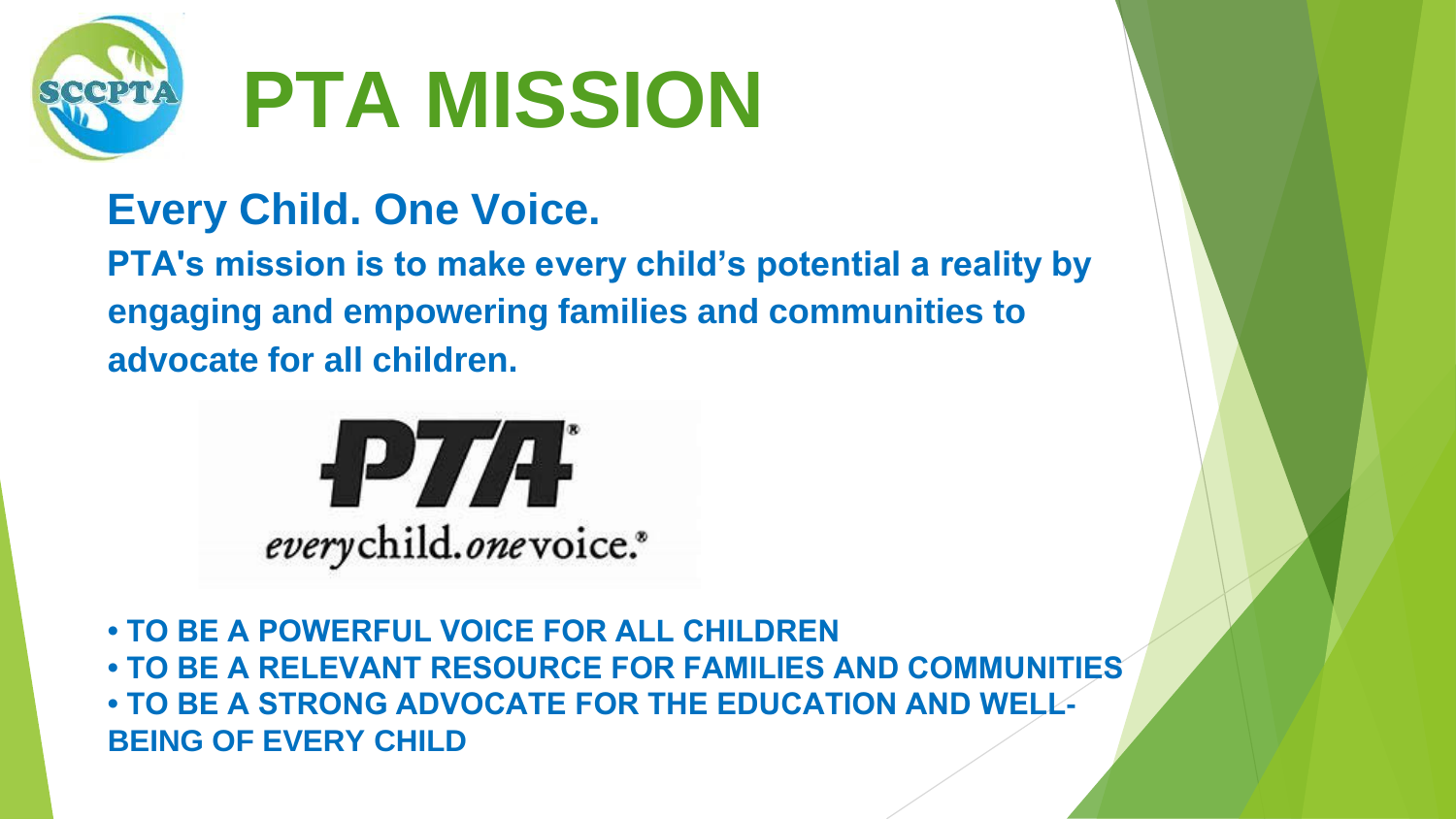

- President
- Vice President(s)
- Treasurer
- Secretary

## (check your Bylaws)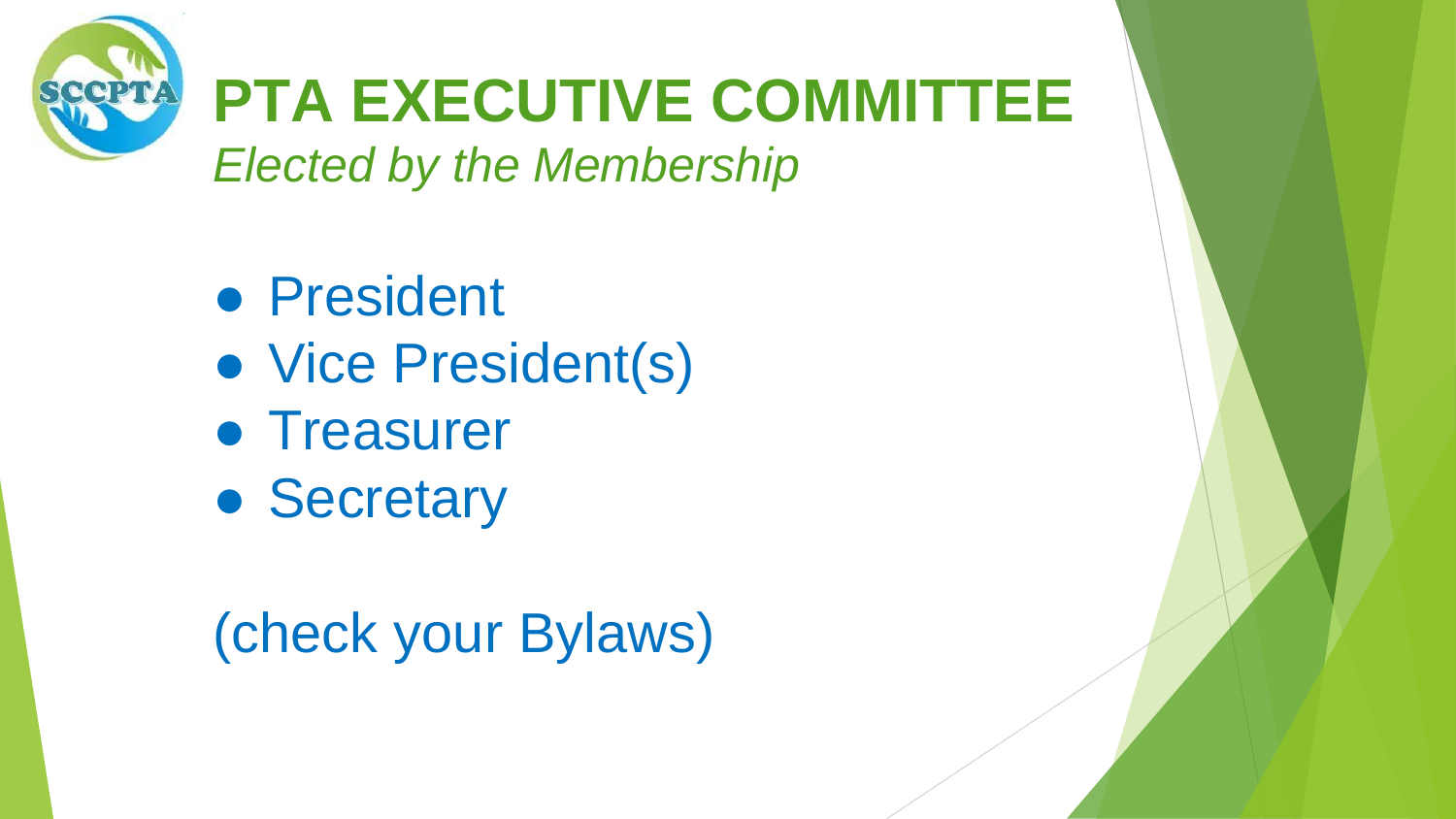



Bylaws are rules that govern us- Good for 3 years

- Unit Name, Unit Code  $XX-$ <sub>\_\_\_</sub>, ID numbers
- Purposes and Basic Policies of PTA
- Relationship with National, Florida, and County PTAs
- Quorum needed to conduct business
- Officers, their election, and their duties
- Nominating Committee
- Audit Committee
- What the executive committee is, what the executive board is, when you must meet
- Fiscal year

-If you do not have a copy let us know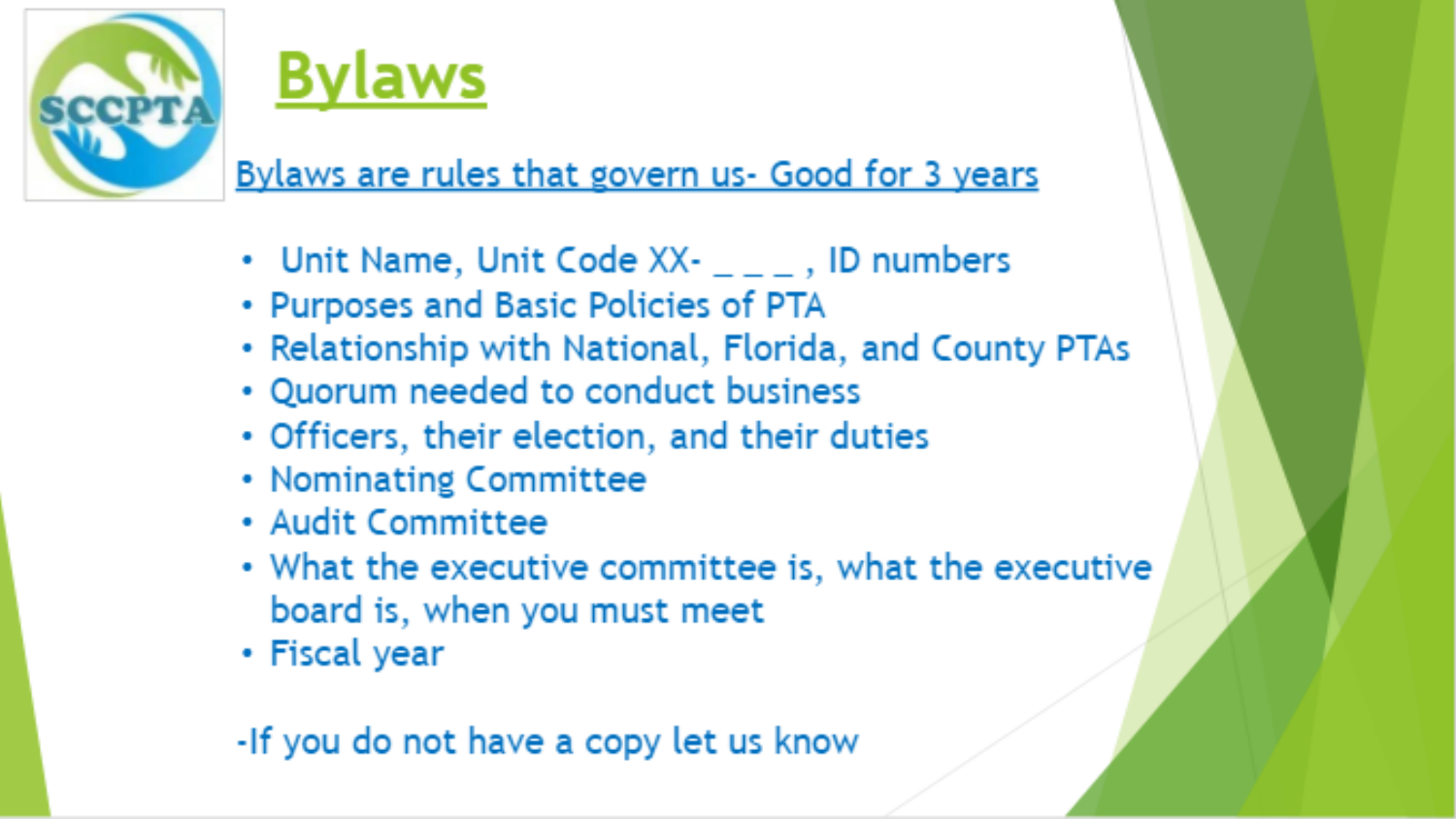# **PRESIDENT'S RESPONSIBILITIES**

- Register New Officers with Florida PTA.
- Contact your County Council w/ ?s
- Read your Bylaws and Standing Rules.
- Get to know your Executive Committee.
- Meet with your Principal.
- Start a Procedure Book.
- Familiarize yourself with all job

descriptions

• Encourage your team to attend trainings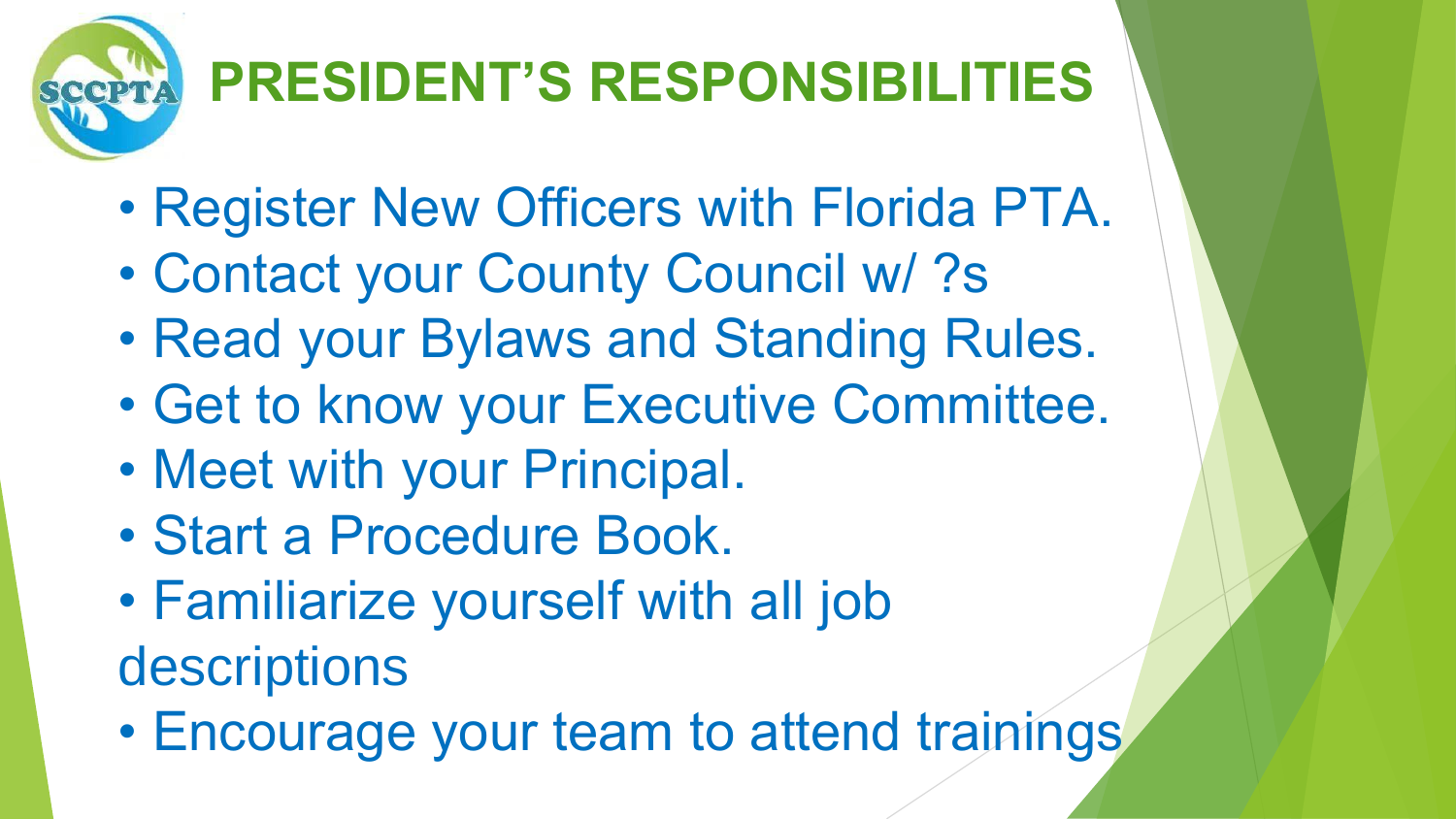

# **President's Duties**

- Presides at all meetings
- Along with Executive Committee appoint chairs and committee members
- Coordinate work; approve all materials prior to distribution
- Sign all payment authorizations and contracts
- Be familiar with financial procedures
- Be an authorized check signer
- Be the official representative of the association at council meetings as required in your **bylaws**
- Be the official contact
- Meet with the site administrator - Principal
- Perform other duties assigned by the association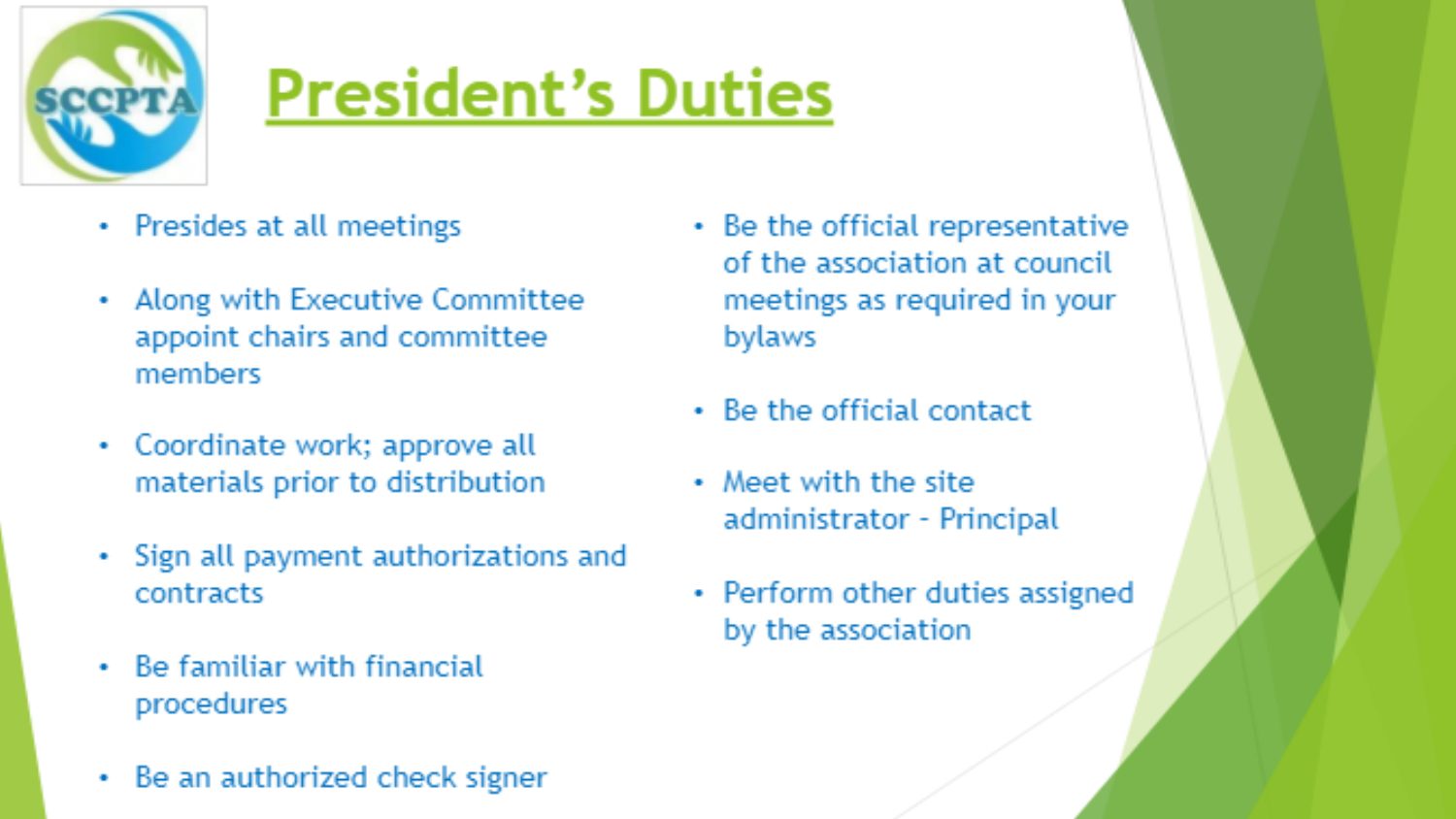**Executive Committee (EC) RESPONSIBILITIES** 

- Select Committee Chairs.
- Set your calendar.
- Help guide/establish Plans of Work.
- Disseminate the Kit of Materials.
- Ensure financial compliance.

#### **Executive Board Standing Committees**

Membership, Legislative, Health and Wellness, Reflections, Programs, Communications, etc. **AND** your Principal or Principal Representative **Special Committees**

One time event The Board is made up of Chairs and Committee members.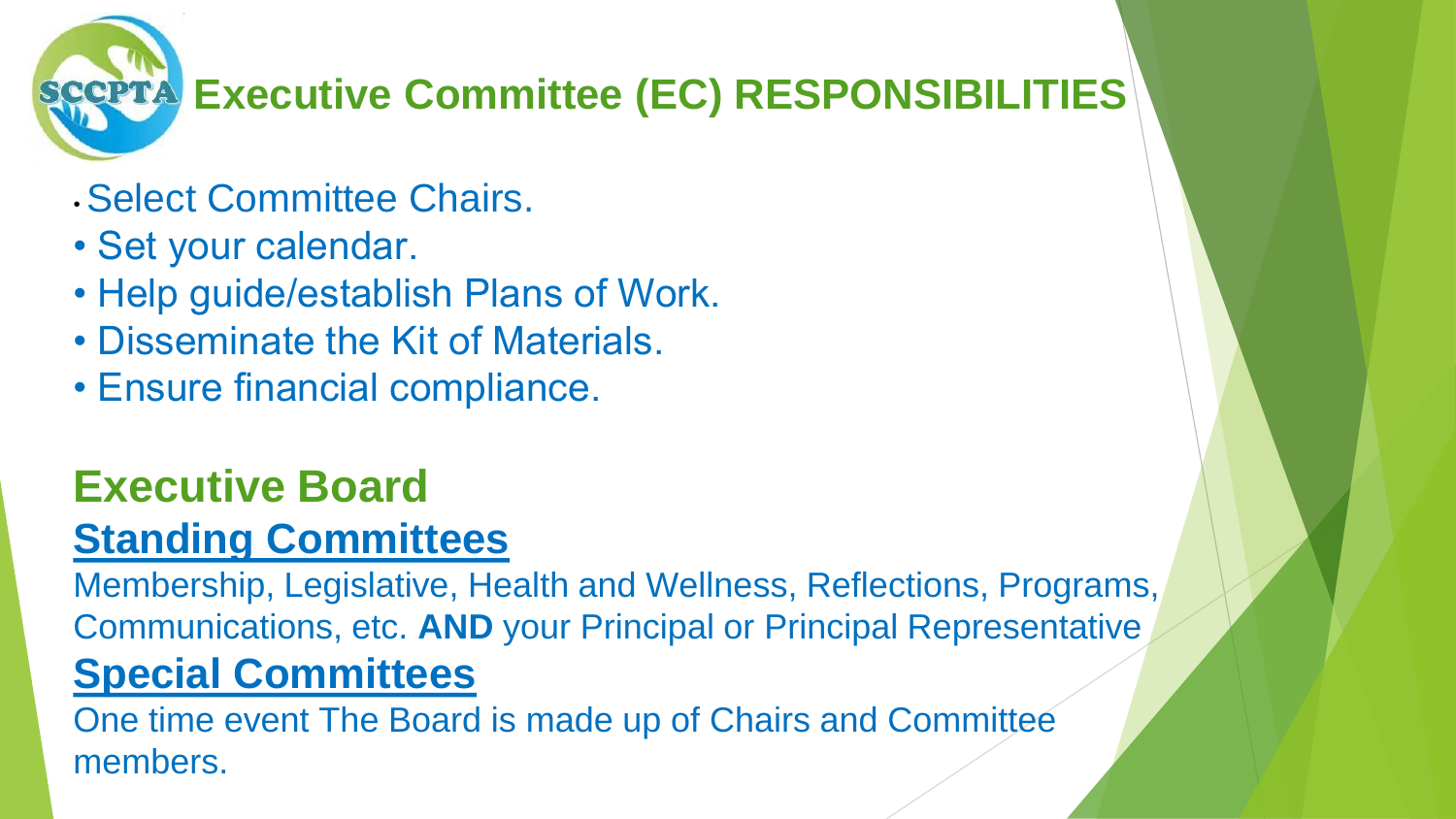

### **COMMITTEES**

- Membership Have an engaging campaign that will bring in new members.
- Legislative Keep track of county and state decision makers and the issues that impact your school.
- Health & Wellness Look for programs and ideas from the county and state level to share with your families.
- Diversity Equity & Inclusion (DEI) Find creative ways to celebrate and engage our diverse school communities
- Name a few others…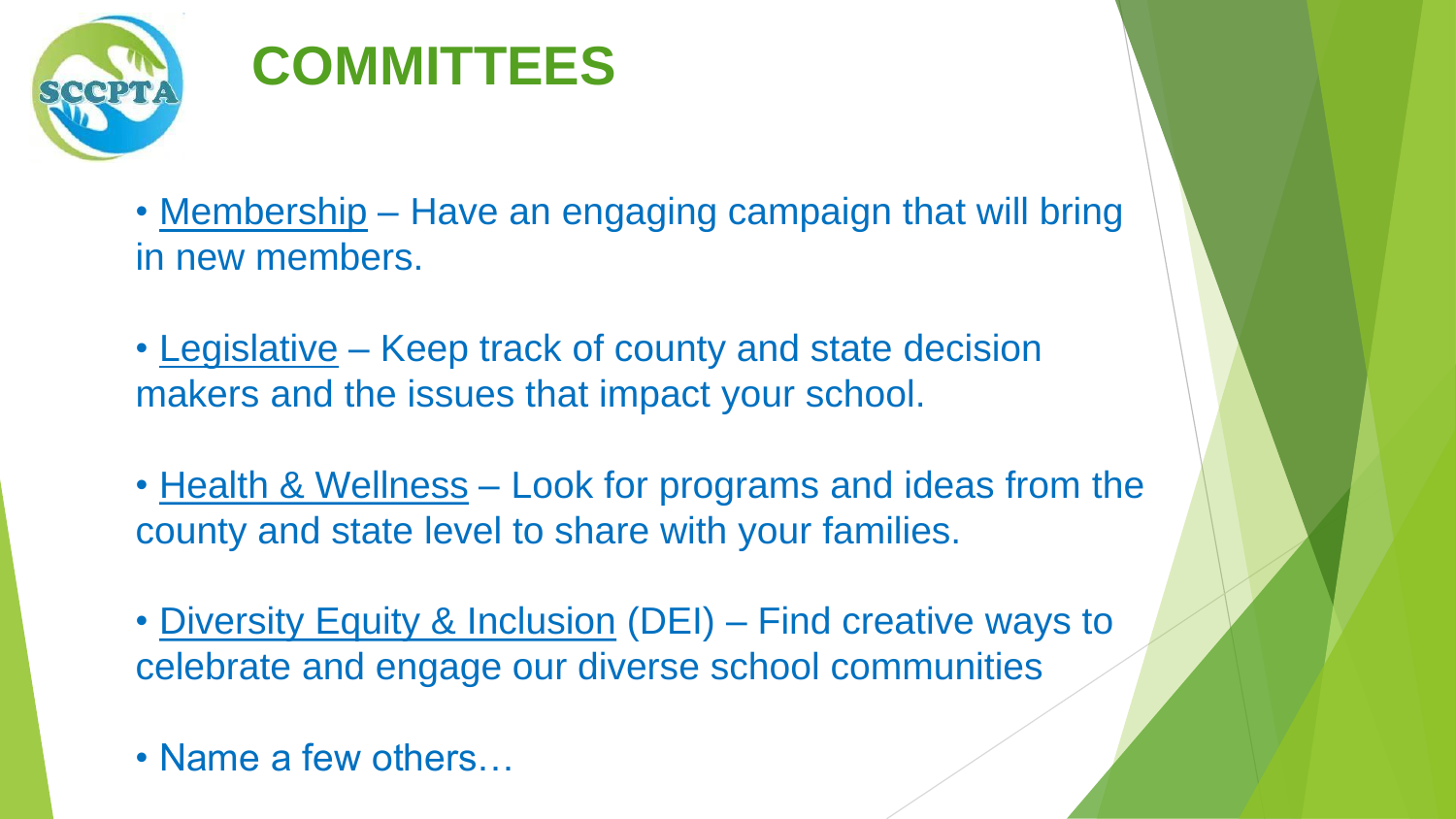

## **Agenda Planning**

- Review prior meetings minutes also look at the minutes of the meeting from last year to see what occurred
- Review calendar for upcoming events
- Check in with other officers for agenda items

**FLPTA Kit of Materials - Great Resource** 

## **Running the Meeting**

- Plan ahead
- Have an agenda ۰
- Start and end the meeting on time ۰
- Establish a quorum and vote on all action items ۰
- Use parliamentary procedure ۰
- Preserve order to be fair, impartial and respectful ۰
- Remember that you are a facilitator as the meeting chair ۰
- A good meeting is everyone's responsibility ٠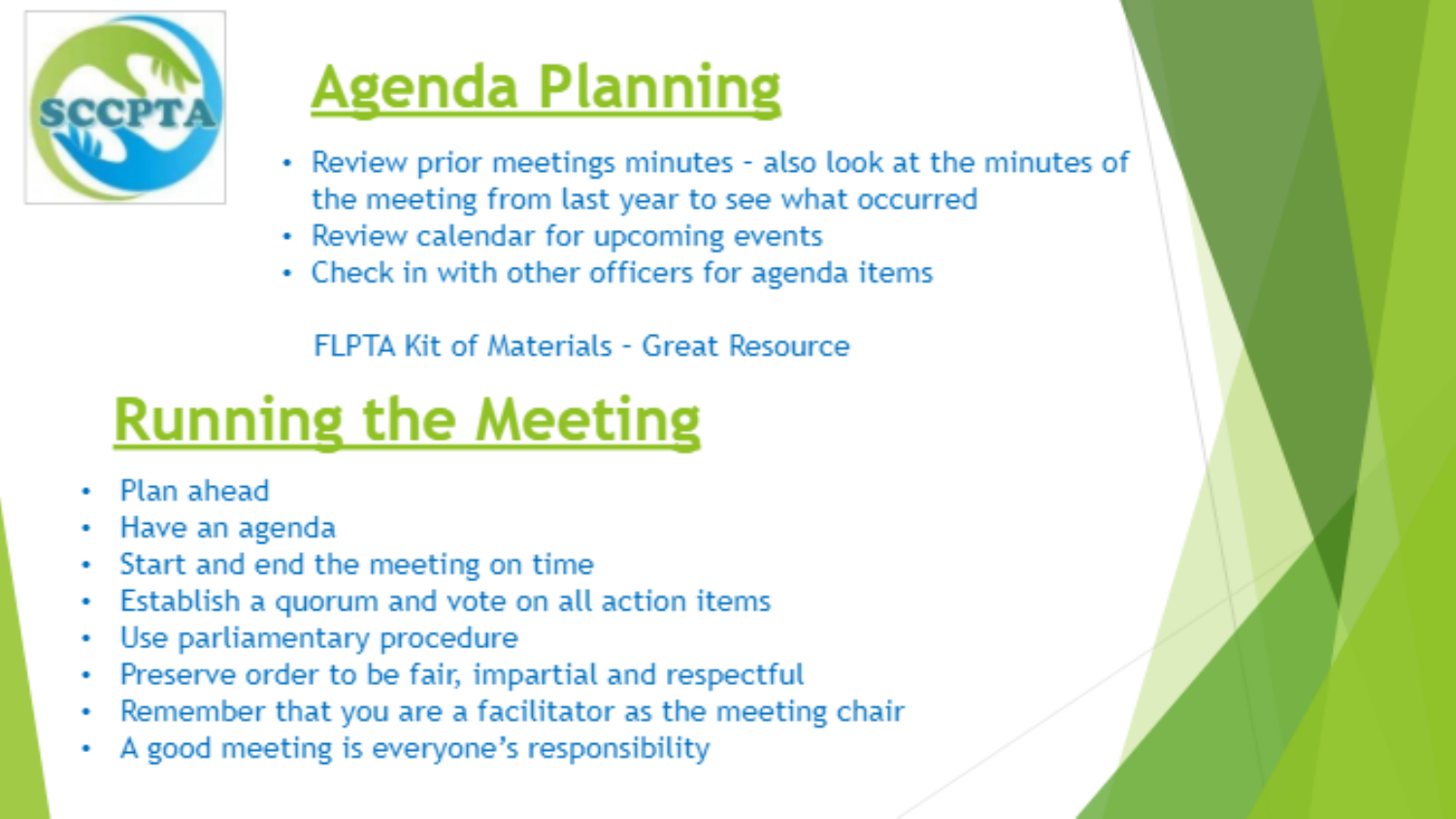

## **I GOT THIS! NOW WHAT…**

- Have an EC meeting.
- Select your Executive Board.
- Plan your calendar.
- Set date and program for your 1st general meeting.
- Distribute procedure books and Kit of Materials information.
- Decide on your primary focuses for the year.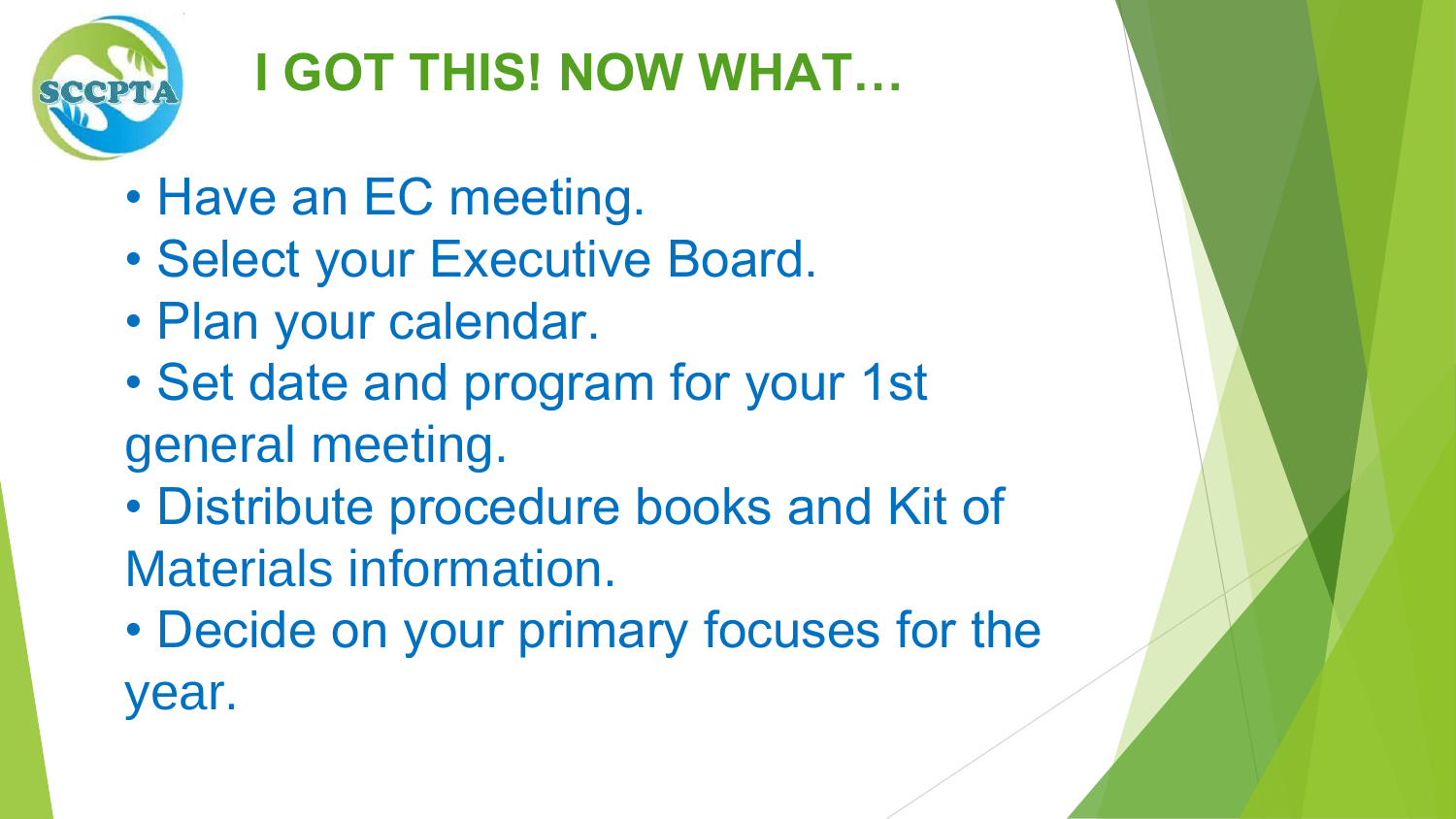

# What is a Servant Leader?

- As a servant leader, you're a "servant first", who
	- focuses on the needs of others, especially team members, before you consider your own.
	- acknowledges other people's perspectives
	- gives them the support they need to meet their work and personal goals,
	- involves them in decisions where appropriate
	- builds a sense of community within your team.

leading to higher engagement, more trust, and stronger relationships with team members and other stakeholders and increased innovation.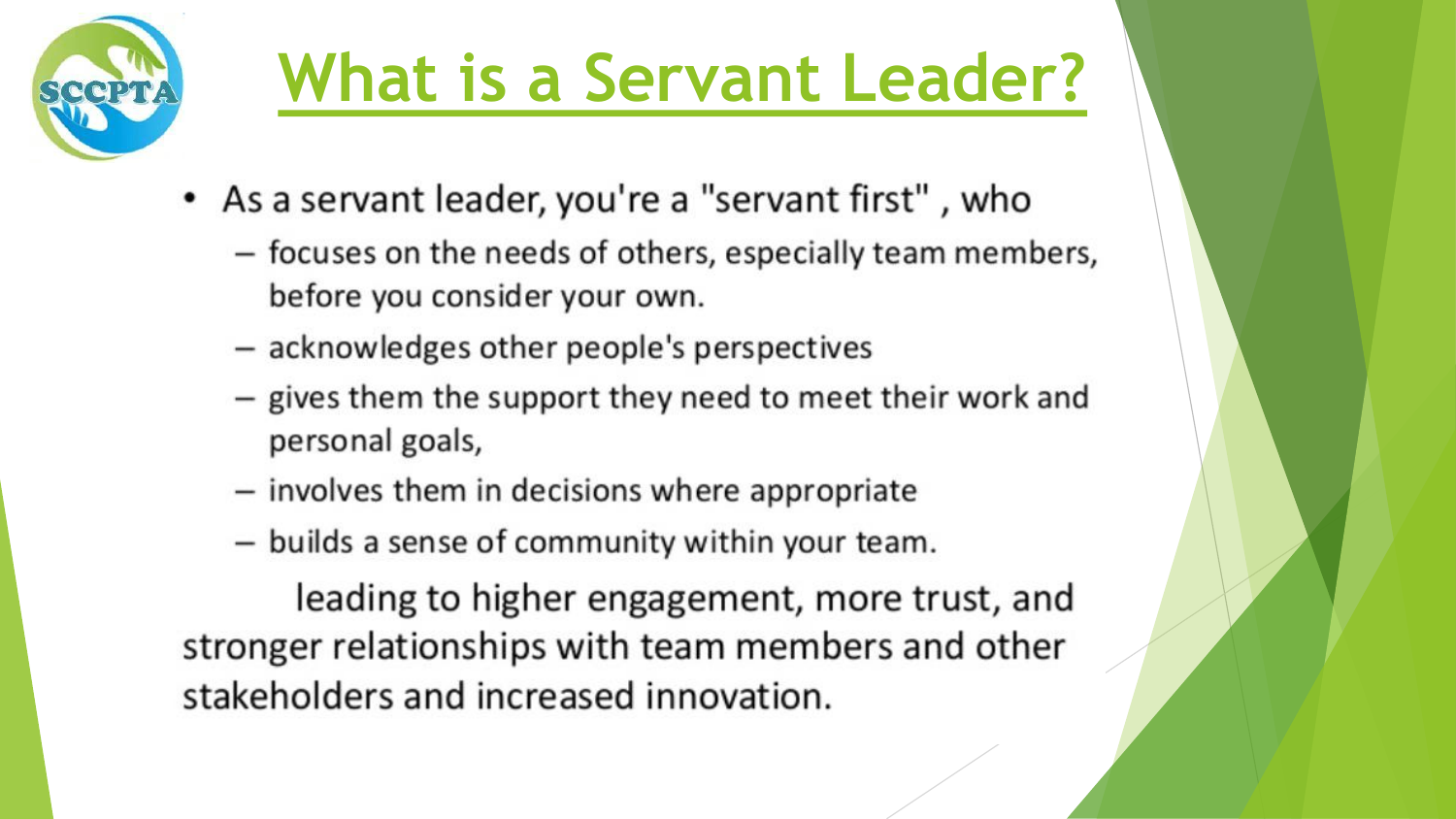

### **Qualities of a Servant Leader**

Value Diverse opinion



- A servant leader values everyone's contributions and regularly seeks out  $\bullet$ opinions from a wide group of diverse people.
- The servant leader recognizes the value that others bring to solving a problem  $\bullet$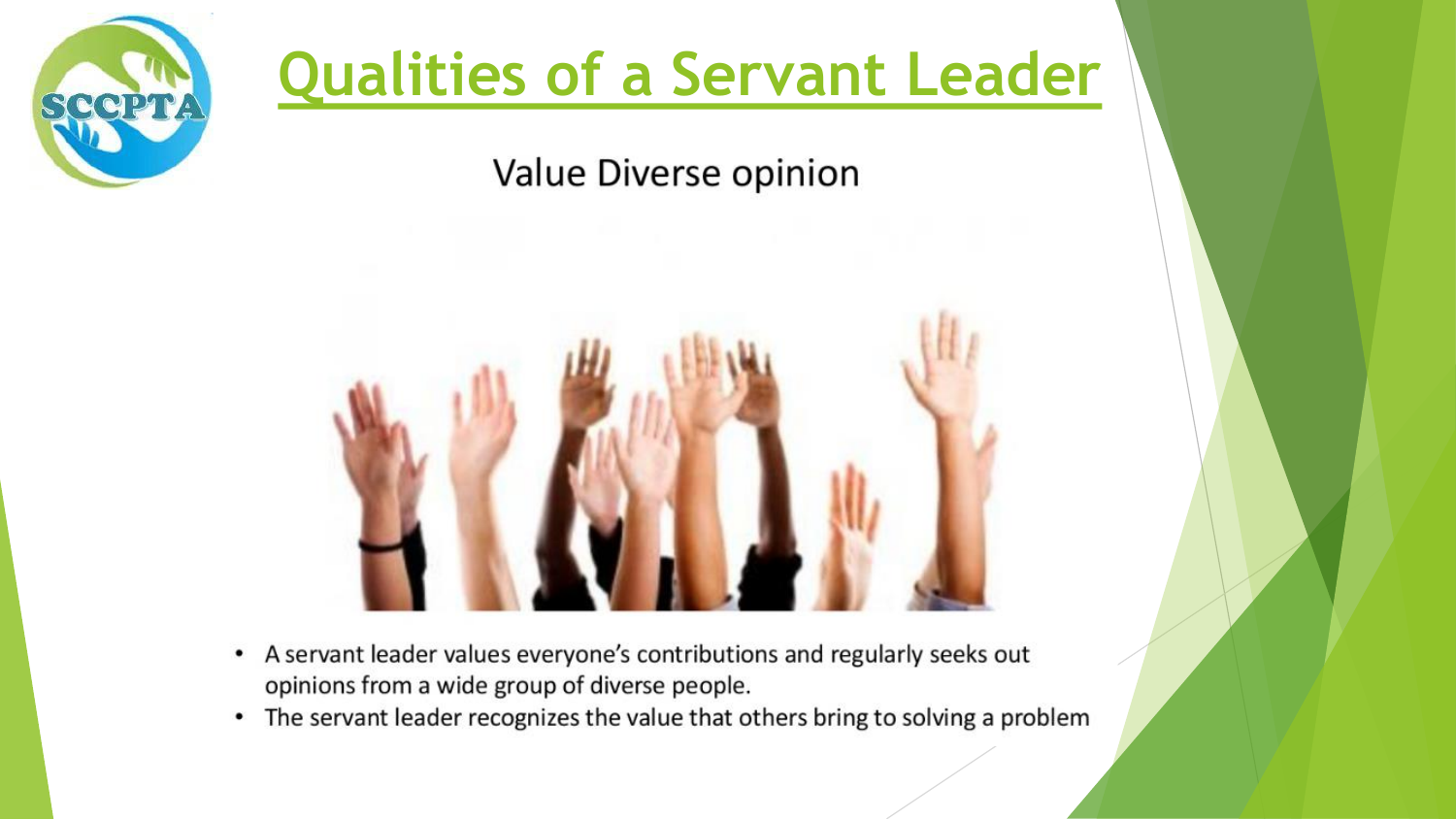

# **How can I do this?**

Often times, we confuse leadership with dictatorship. A dictator barks out orders and does not take into account the wants and needs of others. A servant leader is the complete opposite.

**A servant leader works to develop his or her people and is focused on what they can do for others.**

I have 4 examples of what it means to be a servant leader, and most importantly, ways that you can establish a culture of servant leadership within your Local Unit.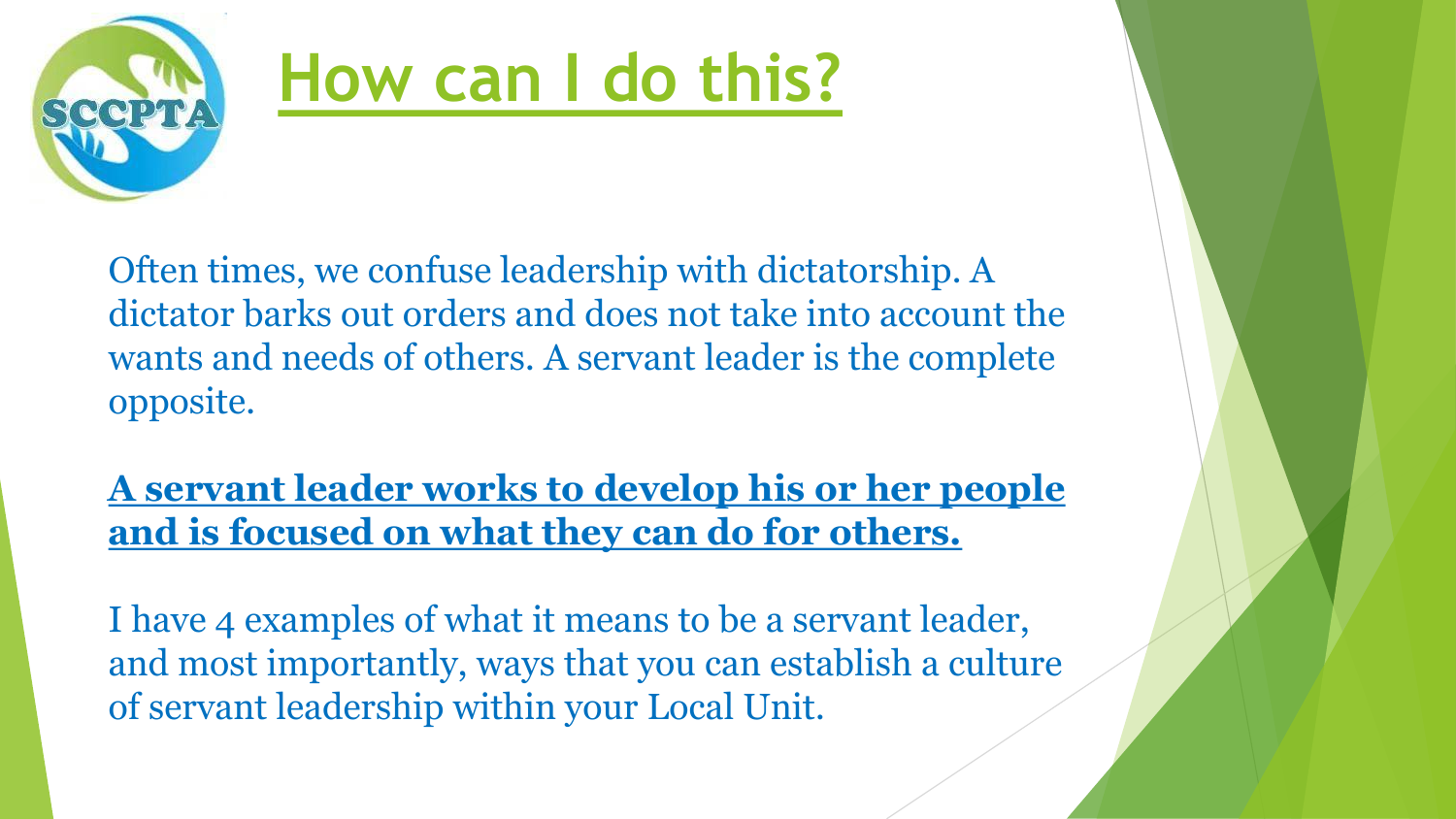

**1. Let others see you serve and encourage them to join you.** It is of the utmost importance that your board members and volunteers alike witness you in service.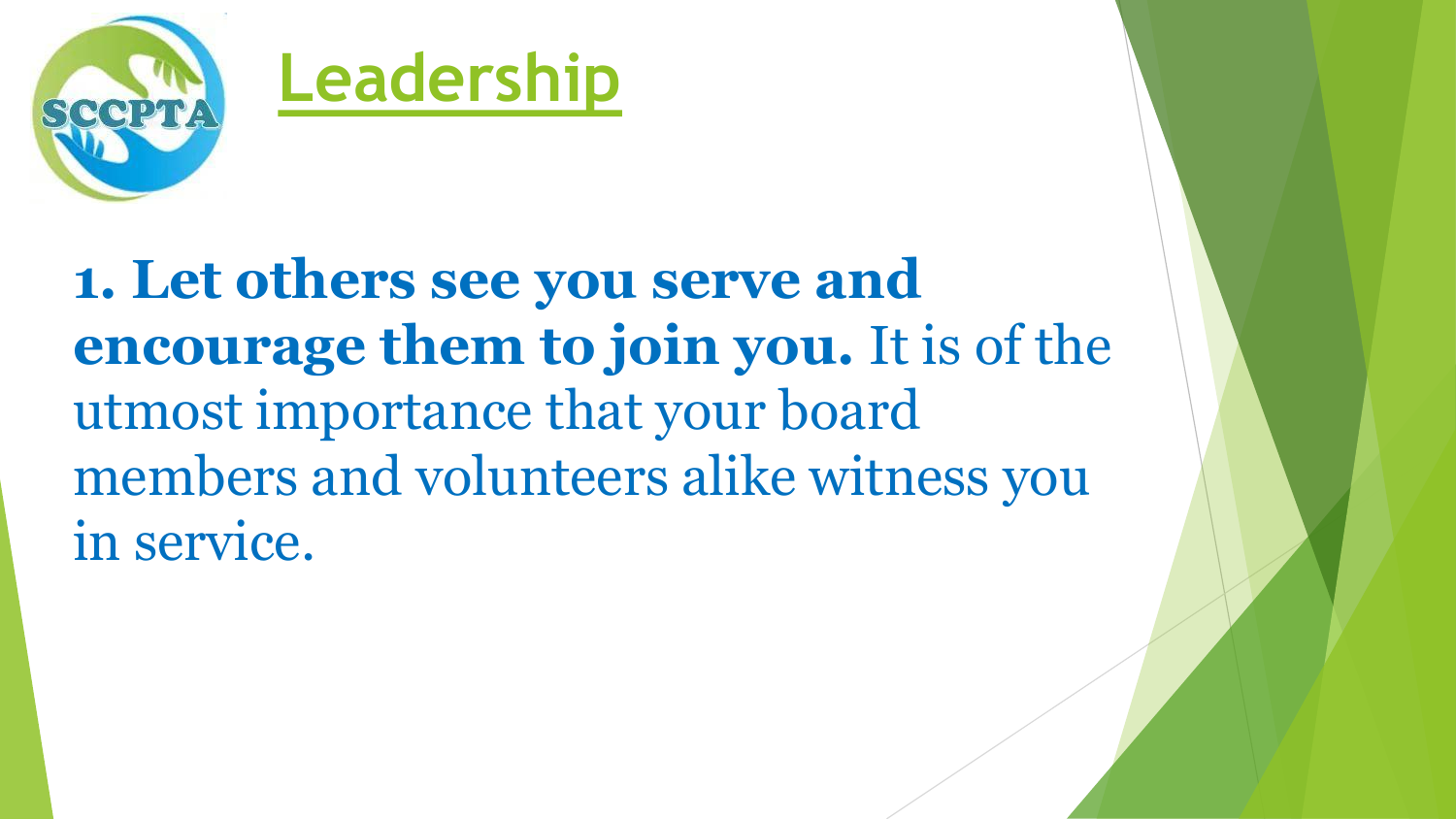

**2. Make sure they know that you care.** We've all heard the famous quote, "They don't care how much you know until they know how much you care." It is crucial that leaders know and understand the message and meaning behind this quote. Being knowledgeable does not make you a good leader, being caring does.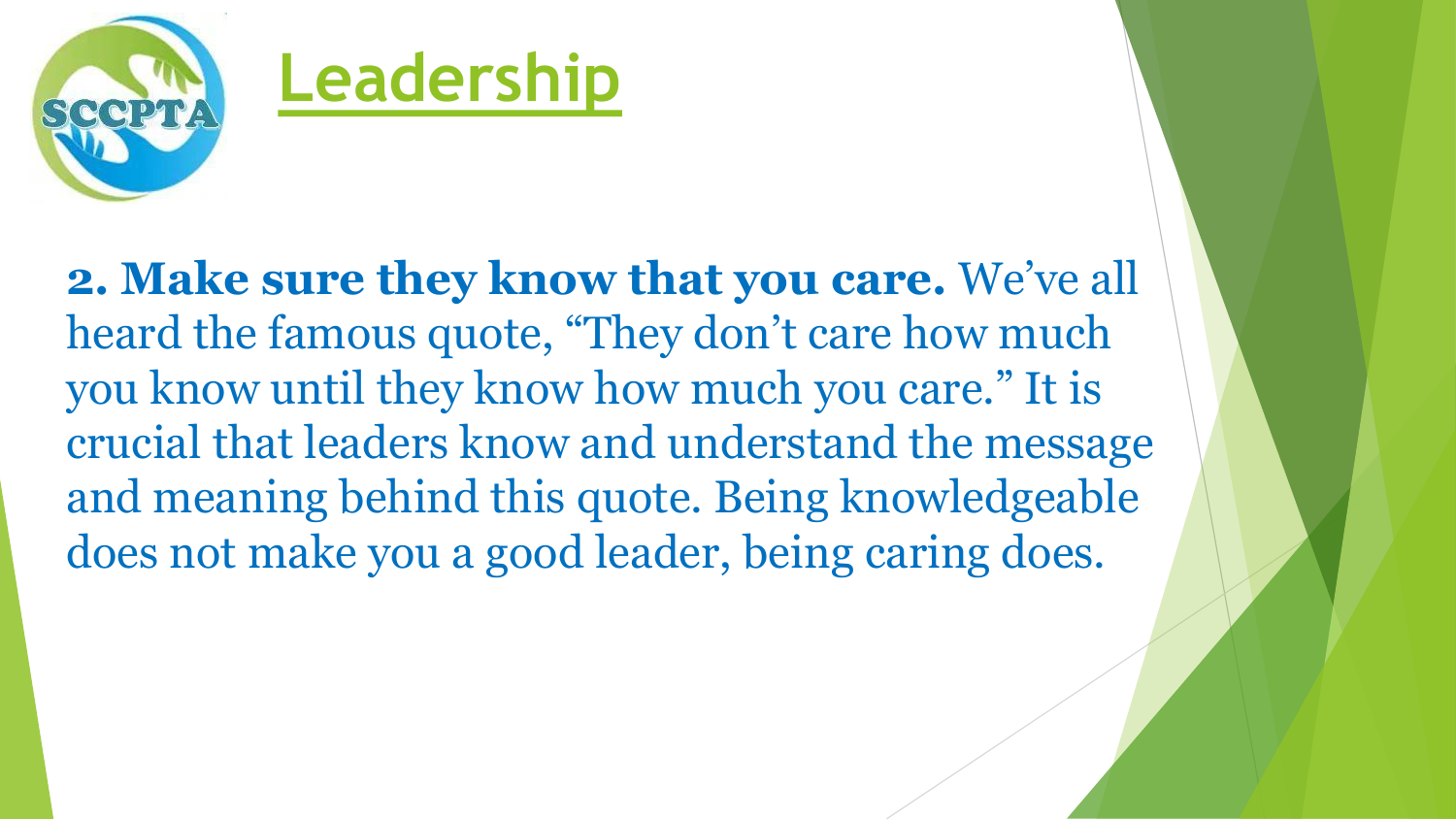

**3. Invest in your people.** The biggest investment you can make in your Board is your time. Your team wants to spend time with you. Giving your time is a great way to let them know how much you care. You'd be surprised how much this will mean to your team.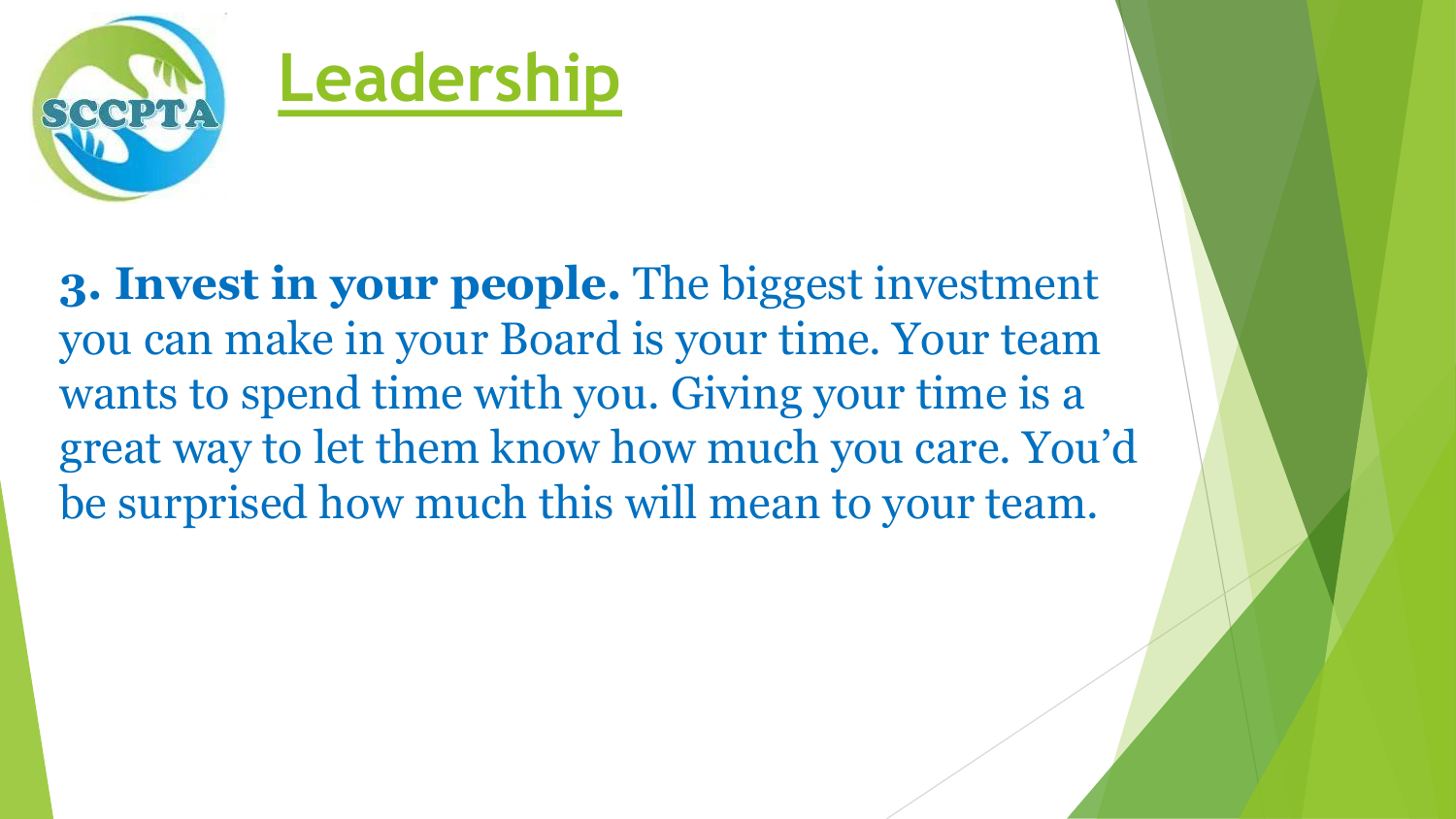

**4. Don't place restrictions on your willingness to serve.** For a servant leader, no job is beneath their position. If you are in leadership, do not make the mistake of feeling or thinking that you are above gruntwork. Your team can sense this type of attitude, and it is off-putting. It also puts distance between you and your team. Never be afraid to roll up your sleeves and go to work.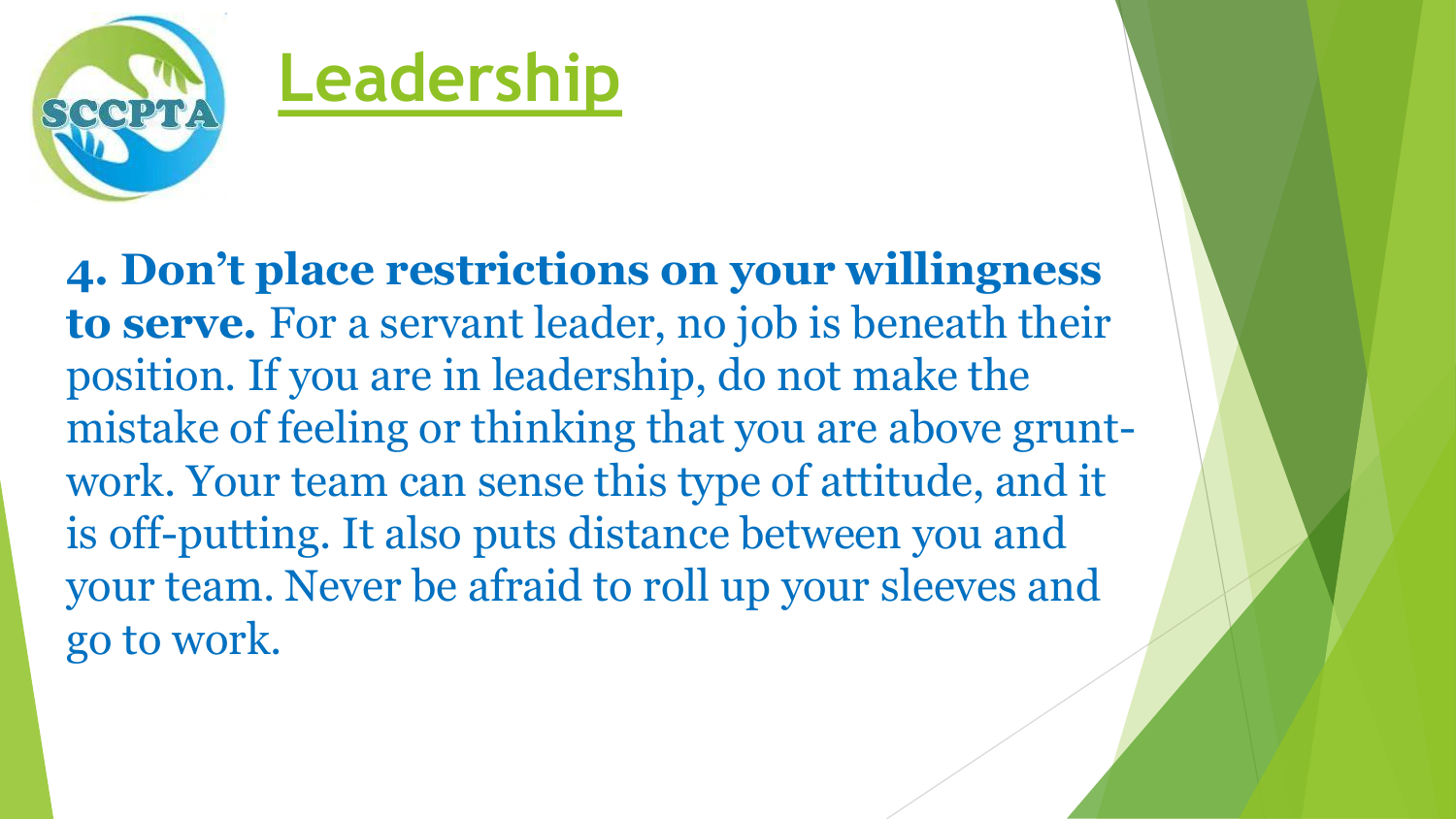

Successful leaders maintain a servant's heart and thus encourage their people to do the same. Imagine what your PTA would look like if you and all of your team became servant leaders.

What impact would this have on our families, kids, and communities?

Only good can come from you showing your people what it means to serve *first*.